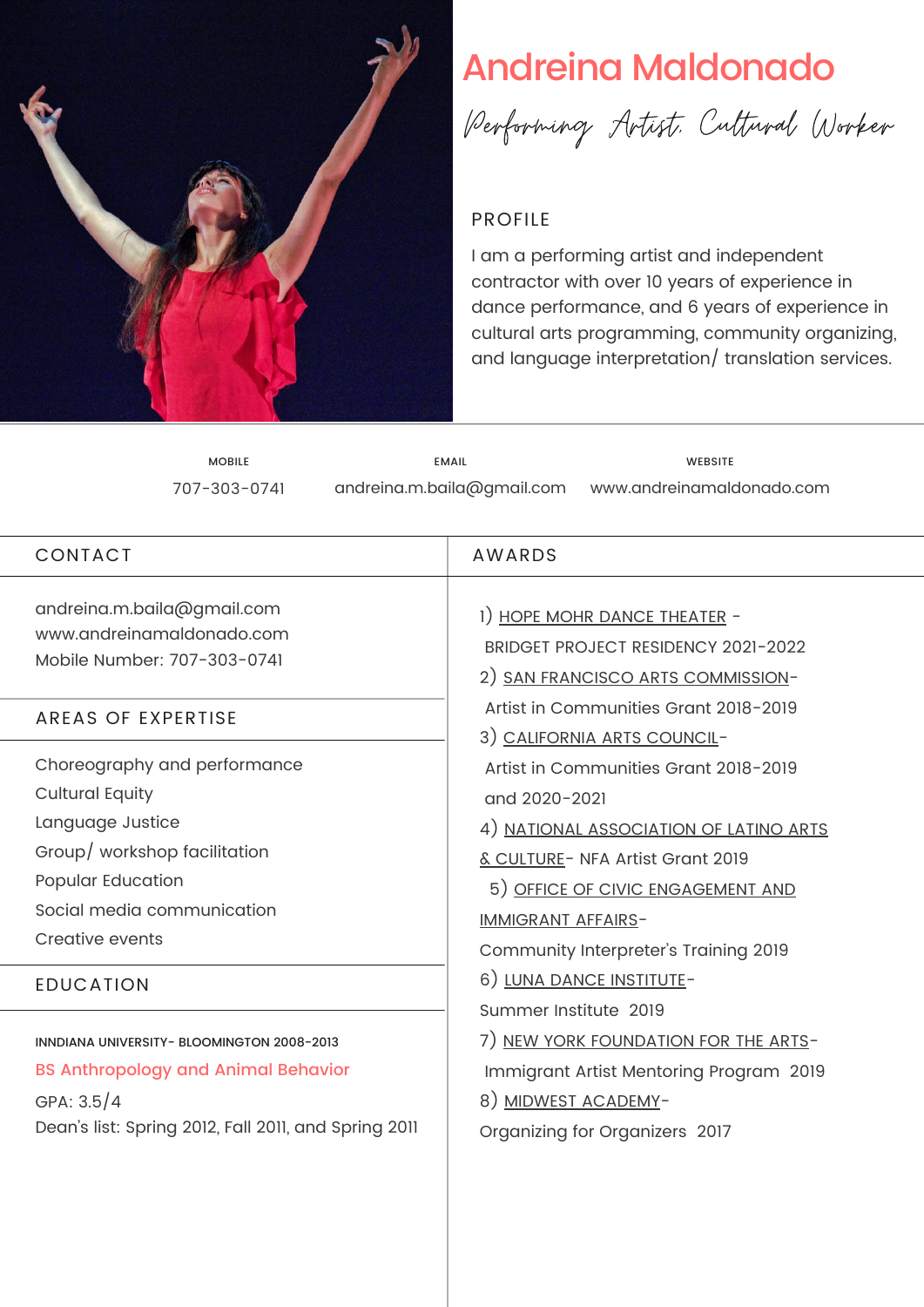#### **DANCE MISSION THEATER AND LA COLECTIVA DE MUJERES** AUGUST 2018-PRESENT

#### Project Manager for Baile Colectivo

- Co-designed a wellness and arts leadership development program in collaboration with La Colectiva de Mujeres and Dance Mission Theater.
- Led community engagemente process of 20 + people that informed the creation of this program.
- Manage calendars, attendance record, social media marketing and promotion, hiring of new teachers, outreach and expansion, communication between parties, and evaluations.
- Produced 3 live performances for Carnaval SF, Dance Mission Theatre, and Paseo Artístico with a total of 45 'La Colectiva' participating members.
- Migrated physical programs to digital platforms during 2020 shelter-in-place, doubling the attendance of participants, with folks connecting from LA, NYC, Chicago, and Colombia.
- Hosted 208 sessions of movement based practices, to an average of 10 'La Colectiva' members per session.
- Produced a virtual event with 13 'La Colectiva' member leaders, and an audience of over 500 people.
- Supported management of budget for the cycles 2018-19, 2019-20, and 2020-21.

#### **DANCE MISSION THEATER** AUGUST 2018-PRESENT

#### Teaching Artist - Dance

- Instruct mindful meditation, yoga, and dance to participants over a digital format
- Design a worker centered approach to exercises through a popular education and equity model
- Create choreography and routines that are age appropriate

#### **PERFORMANCE ARTS WORKSHOP**

#### SEPTEMBER 2017-PRESENT

### Teaching Artist- Creative Dance

- Responsible for developing age appropriate curriculum and teaching dance to children ages 4 -8 years old in World dance and Creative Movement expressions.
- Helped craft the The Workshop's Anti-racist framework of teaching.
- Developed an equity lens in dance curriculum.
- Collaborated in Distance Learning strategies for teaching Pre-K students.

## INDIVIDUAL ARTIST WORKS

(2020) BlueJay - 3:55min dance video that explores the power of ecofeminism, ecology, earth medicine, psilocybin, and connection to nature.

(2020) Rebirth - 10min bodies are discarded tools for experimentation and reproduction. How do we recover? Through remembering our shared past, and connection to one another in pain and in joy.

(2019) Remembrance of a Memory - 45min Full-length solo show about memories and the human psyche, rebellion, joy and cosmic connection. Audience interaction!

(2019) Earth Mother - 45min Duration performing arts piece that explores the connection between nature, animals, and human beings through an indigenous perspective.

(2018) Miss Venezuela - 15min Dance Theater about cosmetic surgery, and the bio-politics of the female body.